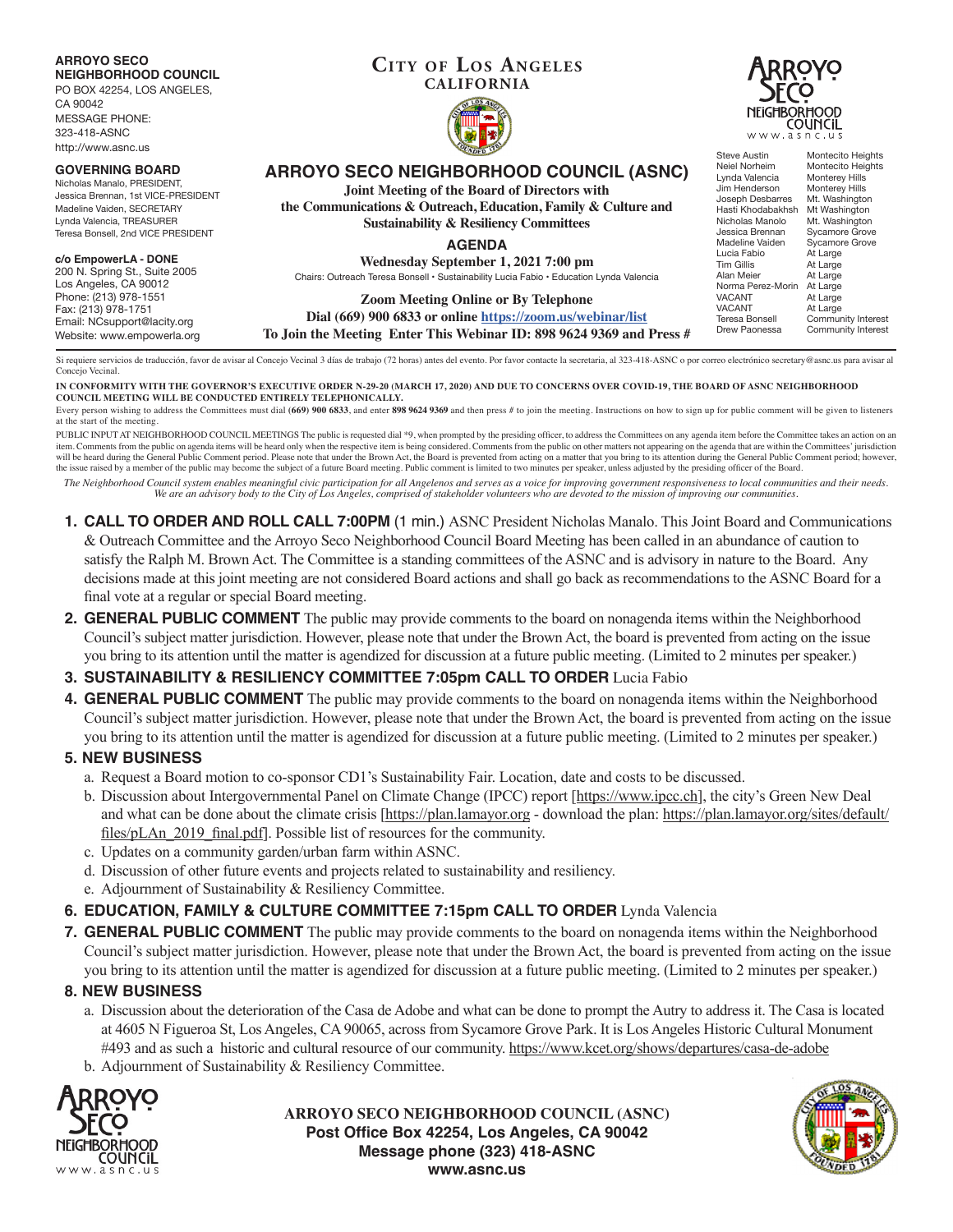## **ARROYO SECO NEIGHBORHOOD COUNCIL (ASNC)**

**Joint Meeting of the Board of Directors with**

### **with the Communications & Outreach, Sustainability & Resilience and Education, Family & Culture Committees • Page 2 ZOOM ONLINE OR BY TELEPHONE • SEPTEMBER 1, 2021**

## **9. COMMUNICATIONS & OUTREACH COMMITTEE 7:30pm CALL TO ORDER** 2nd Vice President Teresa Bonsell

**10. GENERAL PUBLIC COMMENT** The public may provide comments to the board on nonagenda items within the Neighborhood Council's subject matter jurisdiction. However, please note that under the Brown Act, the board is prevented from acting on the issue you bring to its attention until the matter is agendized for discussion at a future public meeting. (Limited to 2 minutes per speaker.)

## **11. NEW BUSINESS**

- a. Discussion and planning: Monterey Hills Autumn Festival October 23 in Budd Weiner Park. Need for banners, children's crafts from Oriental Trading or similar, and candy from Target or similar, not to exceed \$1000 in Outreach funds.
- b. Consideration of purchasing 1000 double-sided color flyers from Quick'r Print'r or similar not to exceed \$300 in Outreach funds.
- c .Discussion of collaboration with Montecito Heights Rec Center for a drive thru/walk thru Halloween candy giveaway along with food bank boxes of groceries. Items to be purchased from Oriental Trading and/or Target as well as a banner from Quick'r Printer or similar. Costs not to exceed \$700 in Outreach funds.
- d .Discussion of a Thansgiving food giveaway from Everytable, not to exceed \$3000, including a promotional banner from Quick'r Print'r or similar. Date and location to be determined.
- e. **Adjournment** of Communications & Outreach Committee

## **12. ADJOURNMENT OF THE BOARD MEETING - NEXT MEETING: Wednesday October 6, 2021**

THE AMERICAN WITH DISABILITIES ACT - As a covered entity under Title II of the Americans with Disabilities Act, the City of Los Angeles does not discriminate on the basis of disability and, upon request, will provide reasonable accommodation to ensure equal access to its programs, services and activities. Sign language interpreters, assistive listening devices and other auxiliary aids and/or services, may be provided upon request. To ensure availability of services, please make your request at least 3 business days (72 hours) prior to the meeting you wish to attend by contacting Drew Paoness, ASNC president, at 323-418-ASNC or email president@asnc.us. PUBLIC ACCESS OF RECORDS – In compliance with Government Code section 54957.5, non-exempt writings that are distributed to a majority or all of the board in advance of a meeting may be viewed at our website: www.asnc.us or at the scheduled meeting. In addition, if you would like a copy of any record related to an item on the agenda, please contact ASNC president at 323-418-ASNC or email president@asnc.us.

PUBLIC INPUT AT NEIGHBORHOOD COUNCIL MEETINGS – The public is requested to fill out a "Speaker Card" to address the Board on any agenda item before the Board takes an action on an item. Comments from the public on agenda items will be heard only when the respective item is being considered. Comments from the public on other matters not appearing on the agenda that are within the Board's jurisdiction will be heard during the General Public Comment period. Please note that under the Brown Act, the Board is prevented from acting on a matter that you bring to its attention during the General Public Comment period; however, the issue raised by a member of the public may become the subject of a future Board meeting. Public comment is limited to 2 minutes per speaker, unless adjusted by the presiding officer of the Board.

PUBLIC POSTING OF AGENDAS – ASNC agendas are posted for public review as follows:

- Mt. Washington Elementary School Bulletin Board, 3981 San Rafael Ave, Los Angeles, CA 90065
- Budd Weiner Park (between Via Colina and Via Arbolada 90042)
- ASNC's web site www.asnc.us
- You can also receive our agendas via email by subscribing to L.A. City's Early Notification System at https://www.lacity.org/subscriptions

RECONSIDERATION AND GRIEVANCE PROCESS - For information on the ASNC's process for board action reconsideration, stakeholder grievance policy, or any other procedural matters related to this Council, please consult the ASNC Bylaws. The Bylaws are available at our Board meetings and our website www.asnc.us



**ARROYO SECO NEIGHBORHOOD COUNCIL (ASNC) Post Office Box 42254, Los Angeles, CA 90042 Message phone (323) 418-ASNC www.asnc.us**